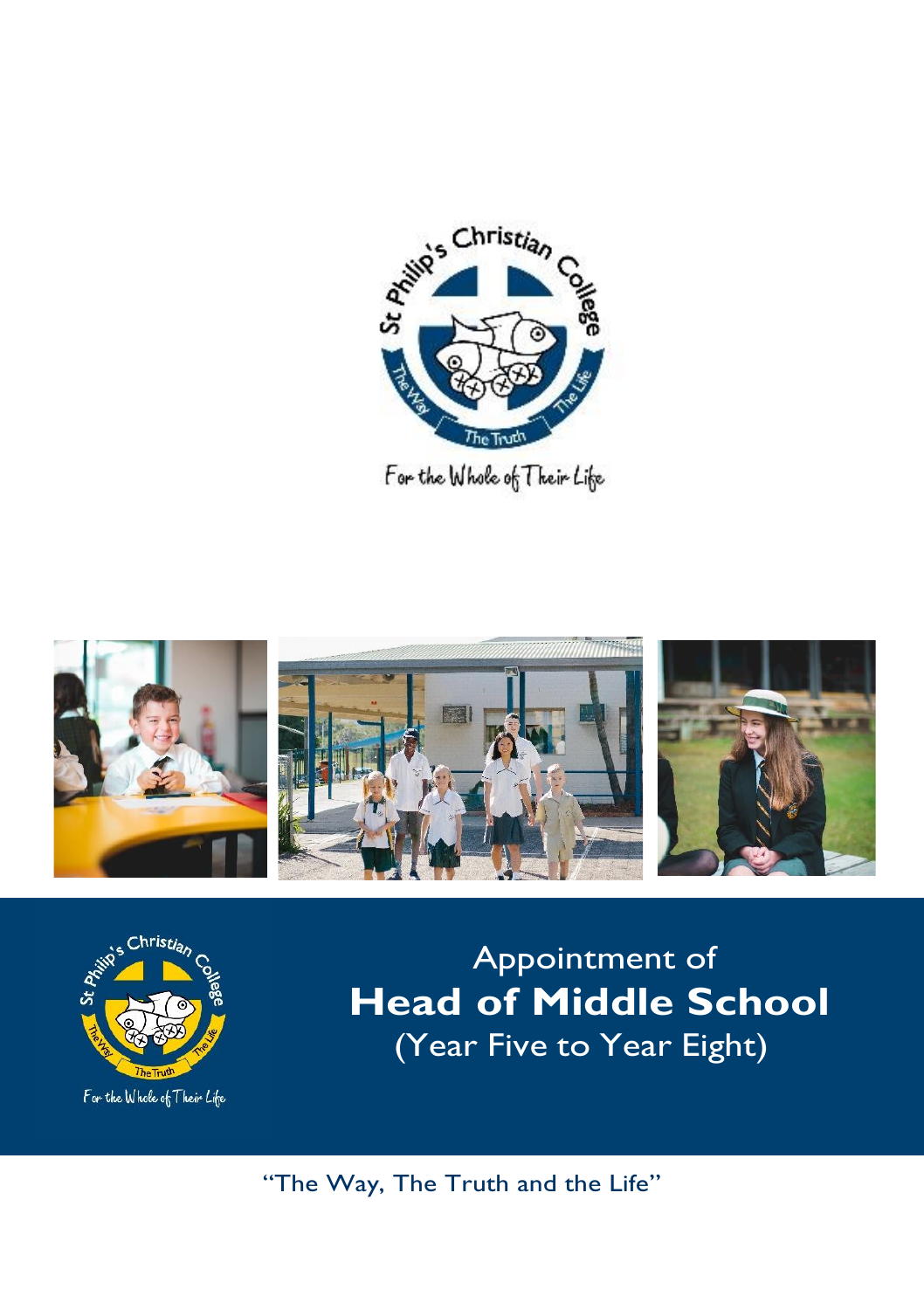

# St Philip's Christian College

St Philip's Christian College Gosford is a non-denominational, independent, co-educational, Preschool to Year Twelve Christian School.

Formerly Gosford Christian College, this St Philip's Christian College has provided quality Christian Education to the Gosford community for over forty years.

St Philip's Christian College, based in the Hunter Region, assumed ownership of the Gosford school in 2007. This group now has a family of six schools, with over 800 staff members and over 5000 students in their care.

Christian schooling continues to be highly sought after by a large section of our community because of the life-giving values that permeate all activities and curriculum in our schools.

At Gosford, as with the other St Philip's schools, we strive to work in partnership with parents to provide children and young people with the knowledge and skills they need to realize their God given potential in every aspect of their lives and to become productive members of their community.

St Philip's Christian College Gosford is situated at 20 Narara Creek Road, Narara (just north of Gosford), New South Wales, and is 80 kilometres north of Sydney. The College is located on the side of and at the bottom of a hill with a lush bush outlook. The facilities are well established in their core function.

The College already has a strong emphasis on student pastoral care, establishing core learning skills, creative arts performance, and an International Students Program.

## College Motto – "The Way, The Truth and the Life"

The Motto is taken from the words of Jesus in John 14:6

*"I am the Way, the Truth and the Life; no-one comes to the Father but by me."*

Jesus alone is the means by which men, women, girls and boys can come to know, for themselves, our Creator and Father God.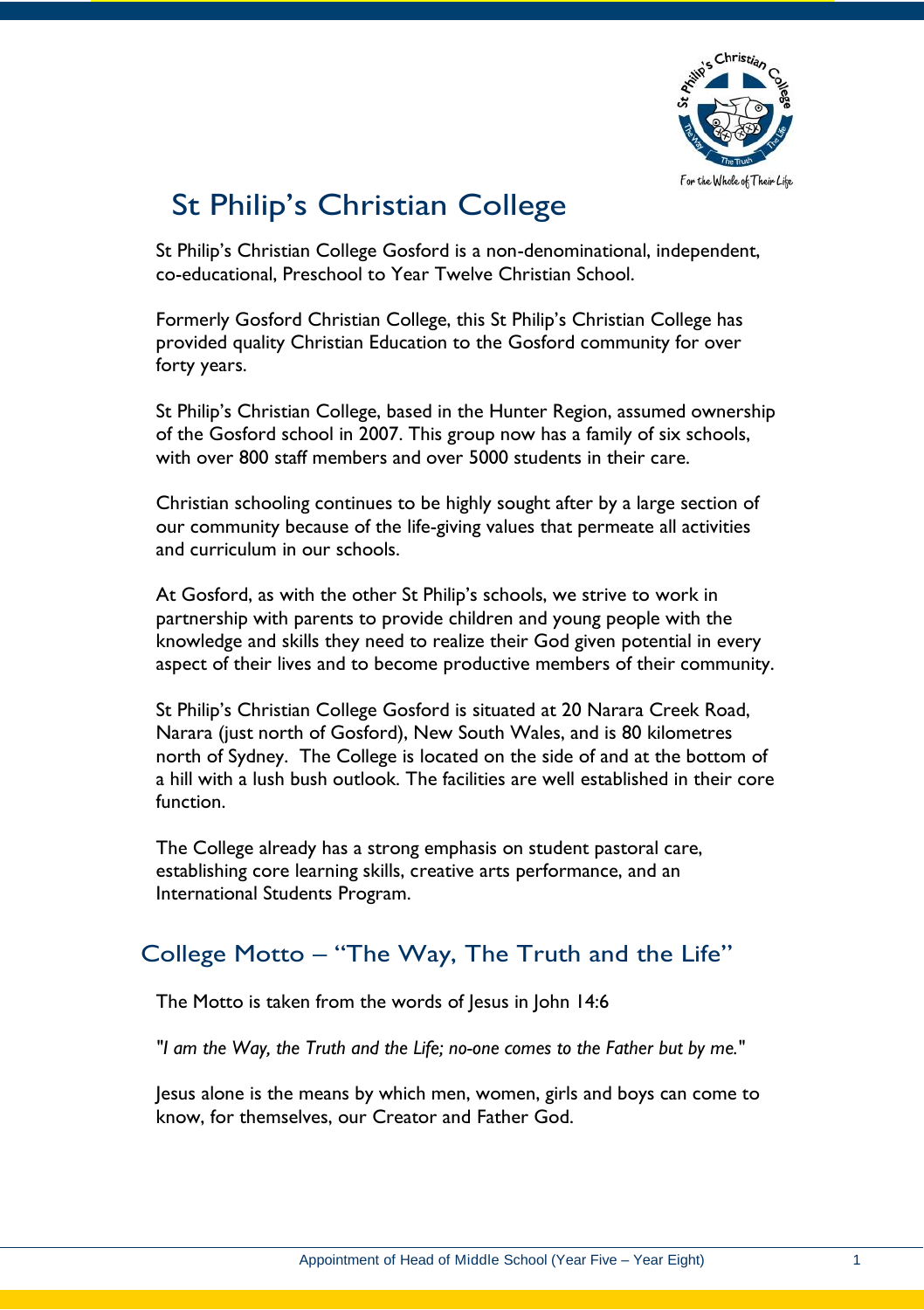

# Vision and Values

## Our Vision

St Philip's Christian College seeks to be a leading provider of quality Christian schooling within our nation, where:

- Every student develops a personal faith in Jesus Christ and is empowered to live with purpose, integrity and joy.

- Every student achieves their God-given potential and is well equipped to make a significant contribution to society.

- Every student benefits from innovative and effective learning experiences taught by skilled and dedicated teachers.

- Every student enjoys a safe and secure learning environment wherein they feel connected and affirmed.

- Every student contributes to a culture of respect, dignity, care and concern for others.

- Every student has access to excellent learning resources and is taught in the best learning facilities we can provide.

## Our Mission

St Philip's Christian College will continue to provide quality education in a caring, secure and challenging learning environment based on Christian beliefs, values and practice.

## Our Core Values

- Christ First - we want to honour Christ in all things.

- Serve One Another we want to appreciate the unique God-given potential of each person.
- Strive for Excellence we want to aim to do our very best all the time.

- Do what is right - we want to always behave in a Christian manner.

- Build Community - we want everyone to feel they belong.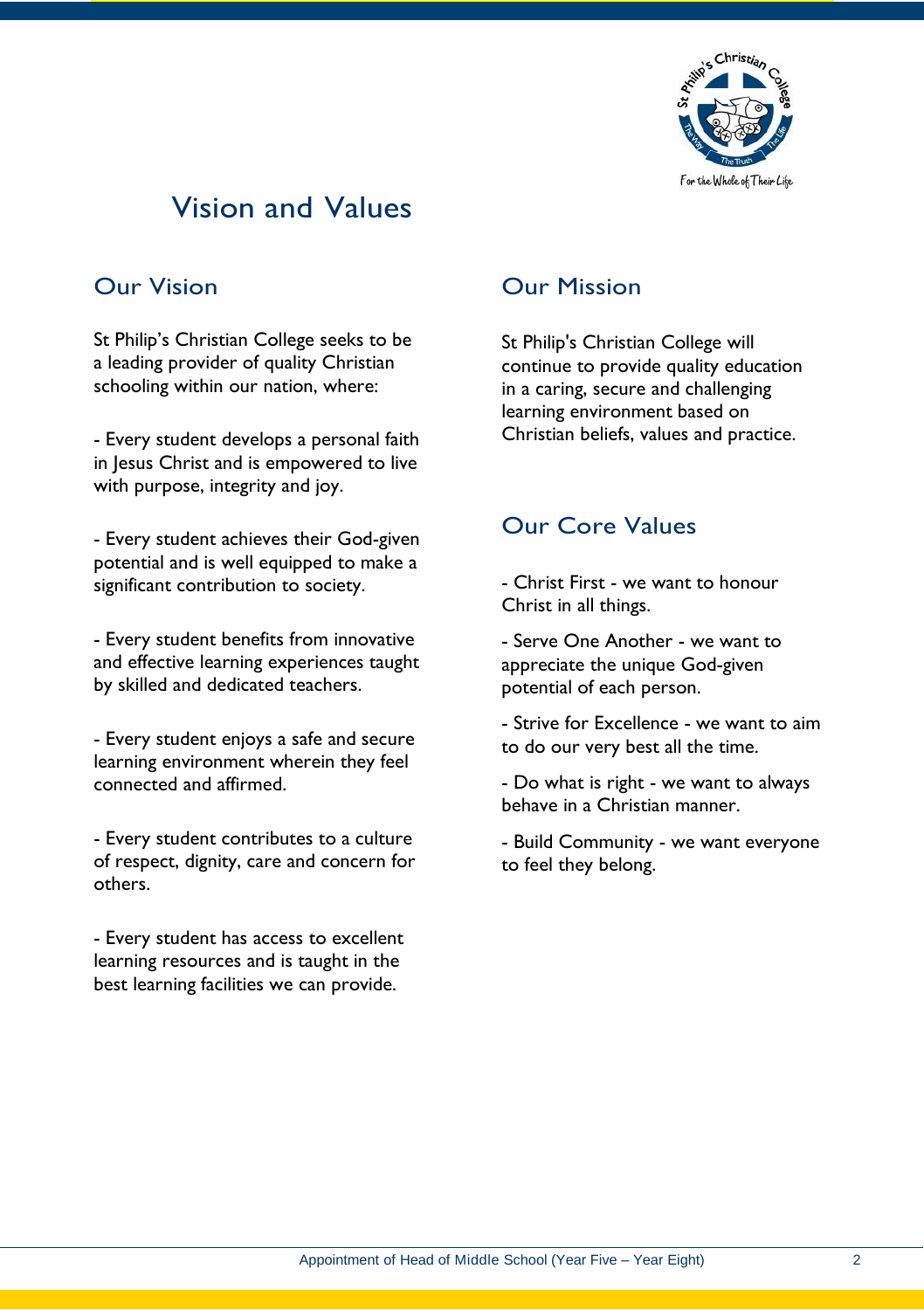

# Staff

The current Executive Principal of the College is Mr Graeme Irwin. The current Gosford Acting Principal is Mr Cameron Johnston.

There are 109 staff members at St Philip's Christian College Gosford. Within the Middle School, there are currently 14 teaching staff that comprise the core Middle School faculty, as well as a number of subject-specialist staff who also teach in the Senior School (both full time and part time) and supporting ancillary staff. There are also staff members who are corporate support members who work across the family of schools.

The Principal administers the College with the assistance of the Executive Team, comprising of the Deputy Principal, the three Heads of School (Junior, Middle, Senior), the Business Manager, the Director of Christian Foundations and the Executive Assistant.

The Head of Middle School works with the Deputy Principal and reports to the Principal.

The Middle School faculty comprise mostly of the Pastoral Care teaching team for Years Five to Eight, with each teacher having responsibility for a core class in the Middle School. These teachers primarily teach within their specialist area (eg. Stage 3, English, Science, PDHPE). Supporting the Middle School team are Instructional Leaders for each major KLA that support their respective teams from a coaching and strengths based approach under the guidance of the Director of Curriculum, Teaching and Learning. Working in the Middle School one or two days per week we also have St Philip's Teaching School interns, who provide paid support for the classroom teacher whilst learning more about their chosen profession.



Cameron Johnston – Acting Principal



Graeme Irwin – Executive Principal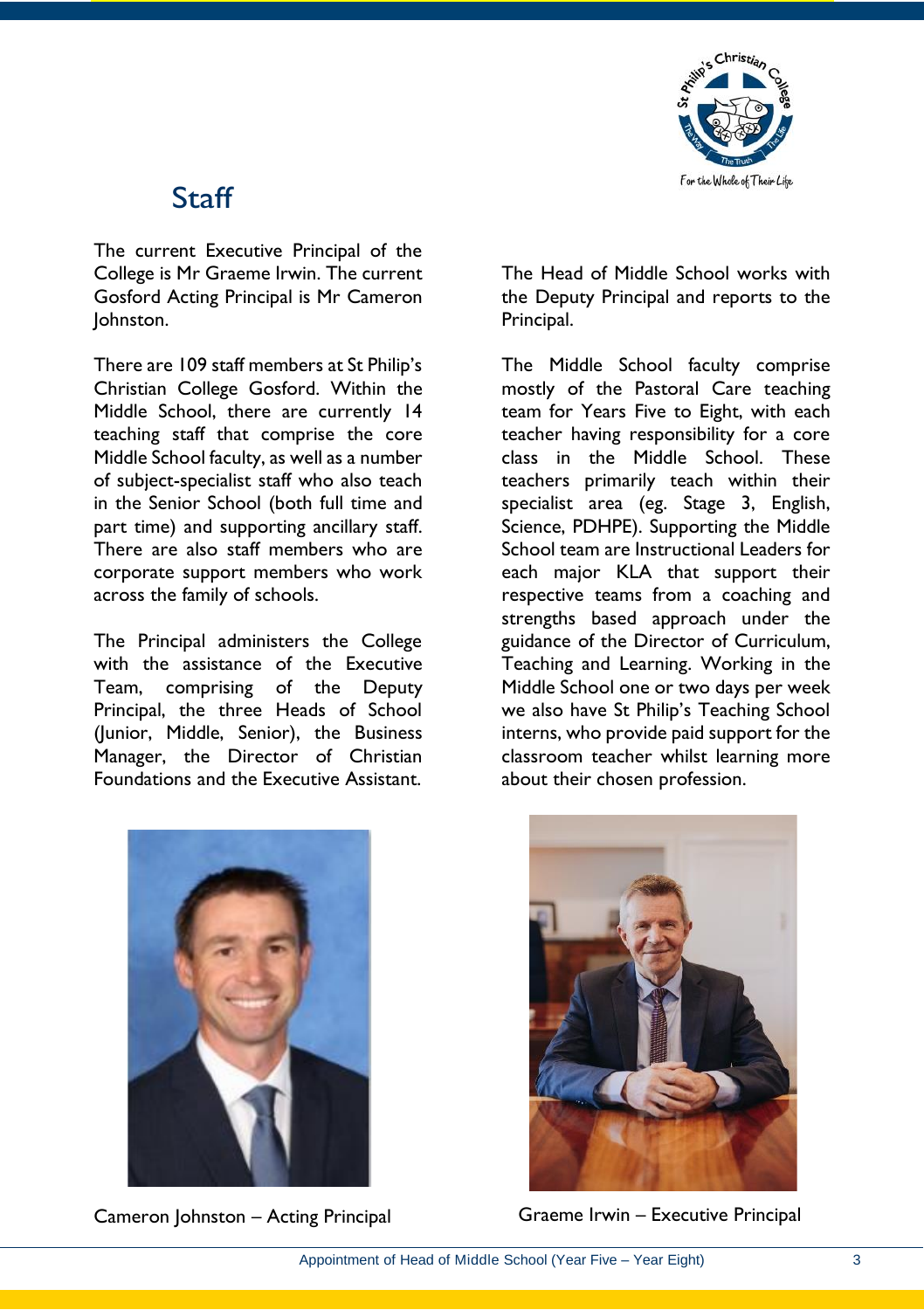

# Middle School

The Middle School caters for boys and girls from Years Five to Eight.

The Middle School has a broad and enriching curriculum, catering for the whole child, but emphasising Academic Achievement and Christian Values. There is a strong tradition of catering for the whole child within Middle School, supporting wellbeing, academic, and spiritual growth. With nine Pastoral Care classes across Years Five to Eight, the role of the Pastoral Care teacher in Middle School plays a pivotal role where they serve to support the whole student.

Stage Three is divided into year groups, with two classes per Year Group. These classes are taught by Primary specialist teachers, with RFF support provided by specialist teachers in CAPA and TAS. A designated explicit teaching block in literacy and numeracy has been established, supported by observations and coaching from the Kindergarten to Year Six Instructional Leader.

Stage Four is divided mostly into year groups, with two classes in Year Seven and two classes in Year Eight. Additionally, a staged-based high ability enrichment class (HAWKE) forms part of the Stage Four team.

The Inclusive Education team work together with teaching staff to support the academic and wellbeing concerns of those who need extra support.

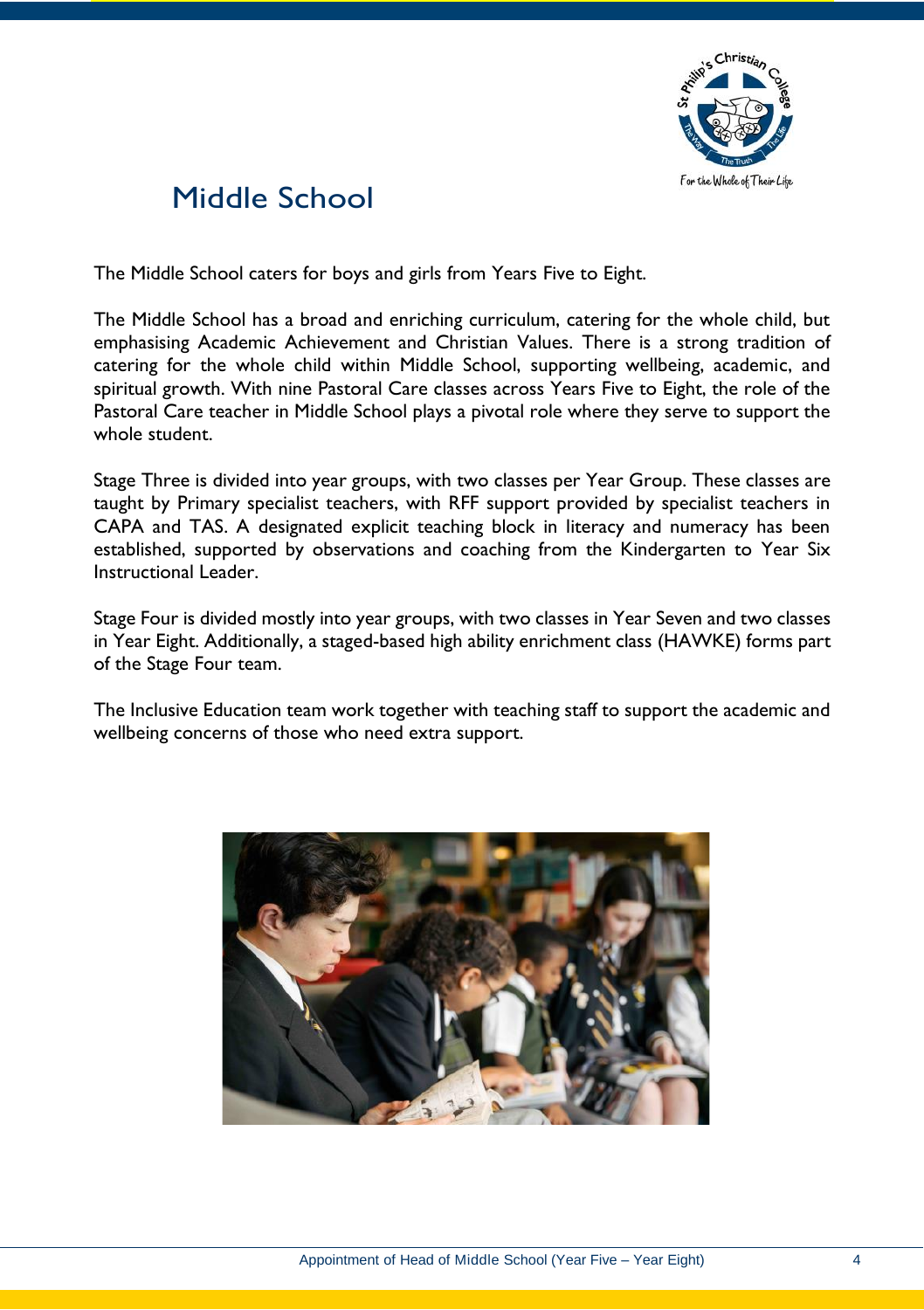

# Position Description – Head of Middle School

### **Rationale**

This position sets aside someone to assist the Gosford Principal to operate the College, with specific reference to the Christian ethos of St Philip's Christian College and the operations of the Middle School at Gosford. The context of the position is embodied in the Mission, Vision and Value statements of St Philip's Christian College.

### **General Position Description**

The Head of Middle School is responsible to assist the Gosford Principal in the development and running of the School, with particular emphasis on the operations of the Middle School. The Head of Middle School is the team leader of their particular staff, and is directly accountable to the Gosford Principal for pastoral care, educational administration operations, and for curriculum operations.



### **General Areas of Responsibility**

- 1. To develop, promote and maintain the ethos of the College;
- 2. To be the team leader of the Middle School staff, and thus to be responsible for the monitoring, evaluation and development of their responsibilities and authorities, with reference to teaching and learning, pastoral care and educational administration;
- 3. In conjunction with the Deputy Principal and other Heads of School, and as part of the Middle School Leadership Team, to be responsible for the P-12 policy monitoring, evaluation and development of the Curriculum areas of the College
- *4.* To liaise and develop systems with the Deputy Principal and other Heads of School for any matter that effects the operations and/or development of the whole College – in particular, College level governance policies and procedures (Child Protection, Occupational Health and Safety, Educational KPI policies etc.);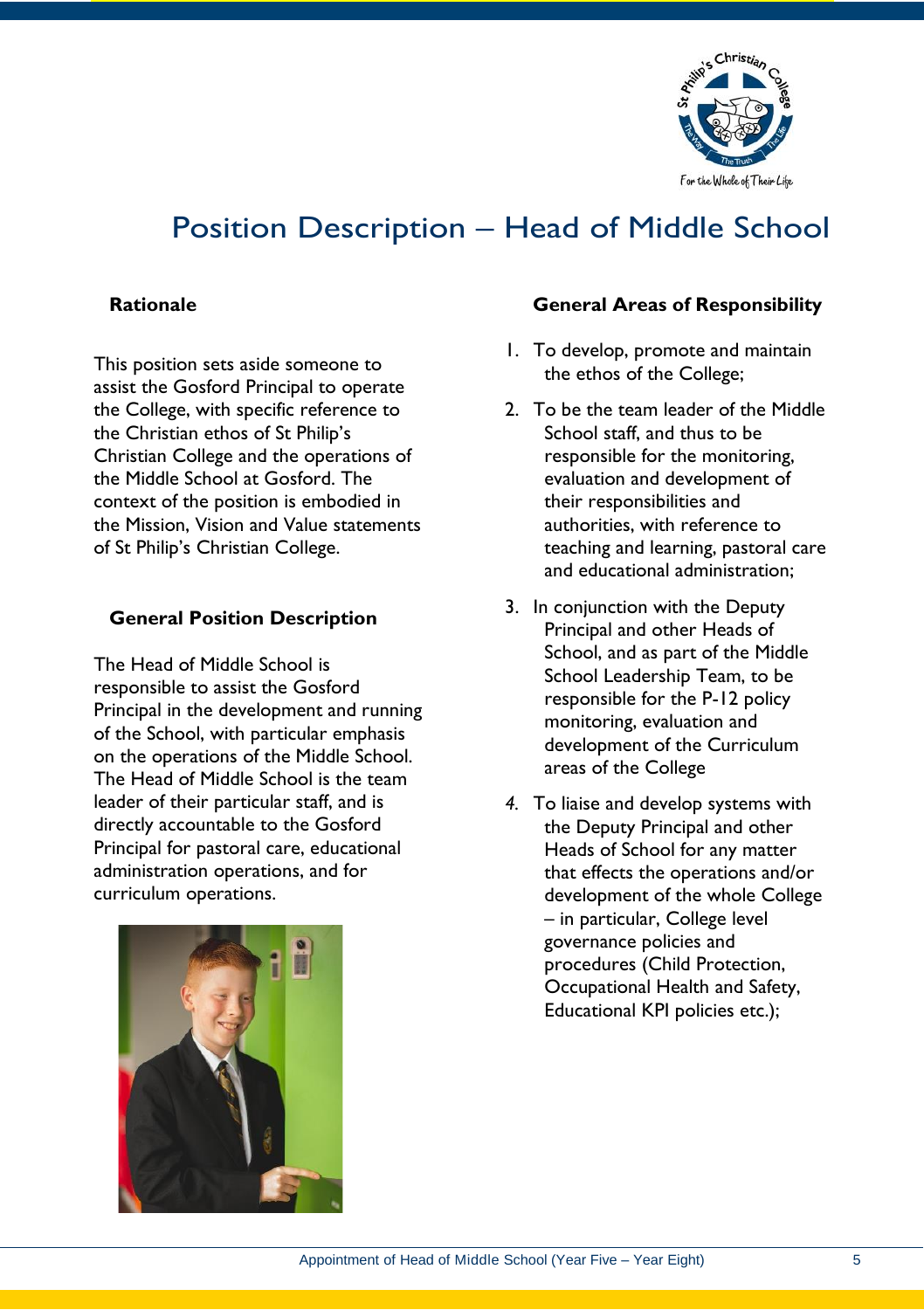

- 5. Manage all of the accountabilities (College and various levels of Government) that relate to the proper running and development of that part of the College;
- 6. Not exceed any executive limitations that are placed on this position, as determined by the Gosford Principal in policy and procedural documentation;
- *7.* Involvement and leadership in other aspects of the wider life of the College, as directed by the Gosford Principal.

### **Specific Responsibilities:**

*In Personal Christian Life – Leadership and Development*

- 1. Promote the vision and ethos of the College.
- 2. Attend to professional development that assists him/her and others in that part of the College.
- 3. Maintain an active involvement in a local Christian evangelical fellowship.

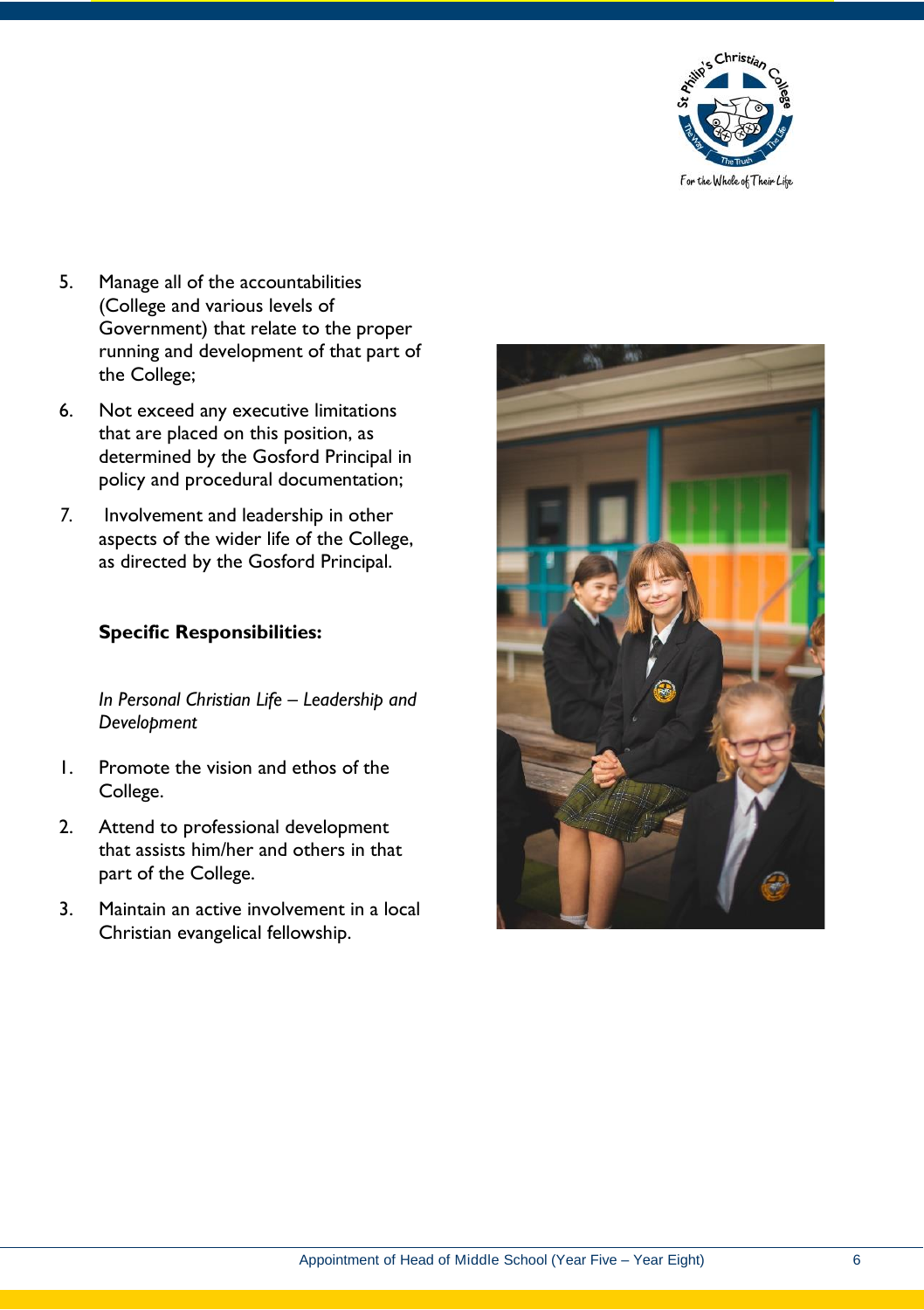

### **Routine responsibilities**

- 1. Ensure the safe and caring management of all of the activities of the children and staff of Middle School;
- 2. To take on other whole College management responsibilities and accountabilities as determined by the Gosford Principal;
- 3. Provide an open and supportive environment with children and parents that reflects the relational ethos of the College;
- 4. To be accountable to the Gosford Principal for the development, planning and implementation of the Middle School programs and events;
- 5. Manage all of the accountabilities (College and School level, and various levels of Government) that relate to the proper running and development of a Middle School;
- 6. The development, discipling and management of the Middle School staff, and their business;
- 7. Undertake ongoing professional development
- 8. Work in conjunction with other members of the leadership of the College for the active promotion and development of the College and with any other staff members whose work impinges on the running and development of the Junior, Middle and Senior School, and vice-versa;
- 9. To liaise with the appropriate Coordinators in matters of P -12 student pastoral care, curriculum and educational administration;
- 10. To deputise for the Gosford Principal as required;
- 11. To undertake other leadership and teaching responsibilities at the College as required by the Gosford Principal.
- 12. Manage the Middle School Budget in a way that is in alignment with the strategic vision of the Middle School and College.

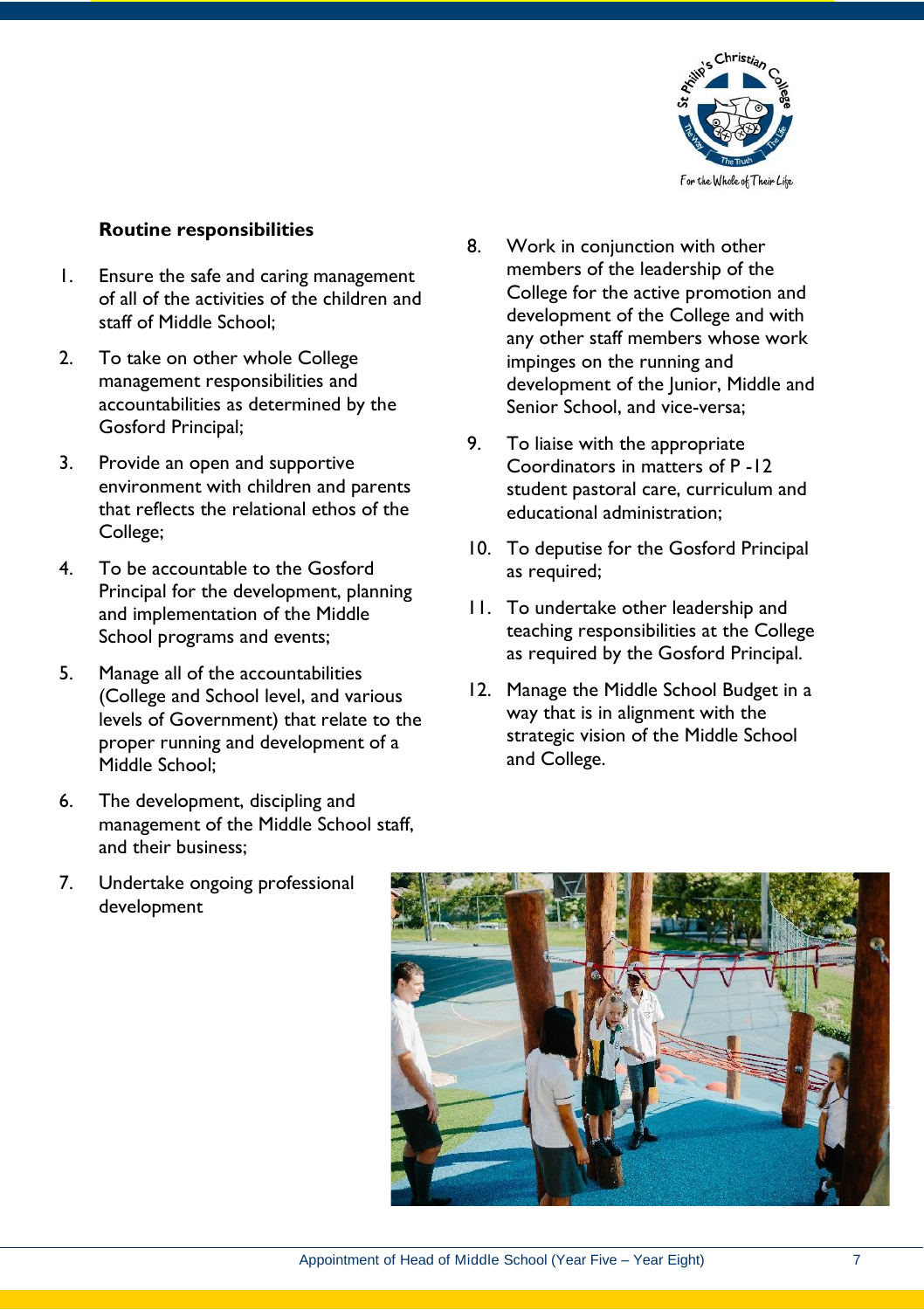

# Conditions of Appointment

- The appointment shall be for an initial period of three years. Reappointment will be after a review, which shall be undertaken every five years.
- The salary will be in line with the Non-Government Schools' Agreement. If desired, the salary can be packaged to include a motor vehicle, superannuation contributions, etc.
- The successful applicant may be required to undergo a medical examination before appointment.
- The normal conditions of employment apply as set down in the Non-Government Schools' Agreement e.g. Long Service Leave, Sick Leave etc.
- The timing of annual leave is to be negotiated with the Principal.

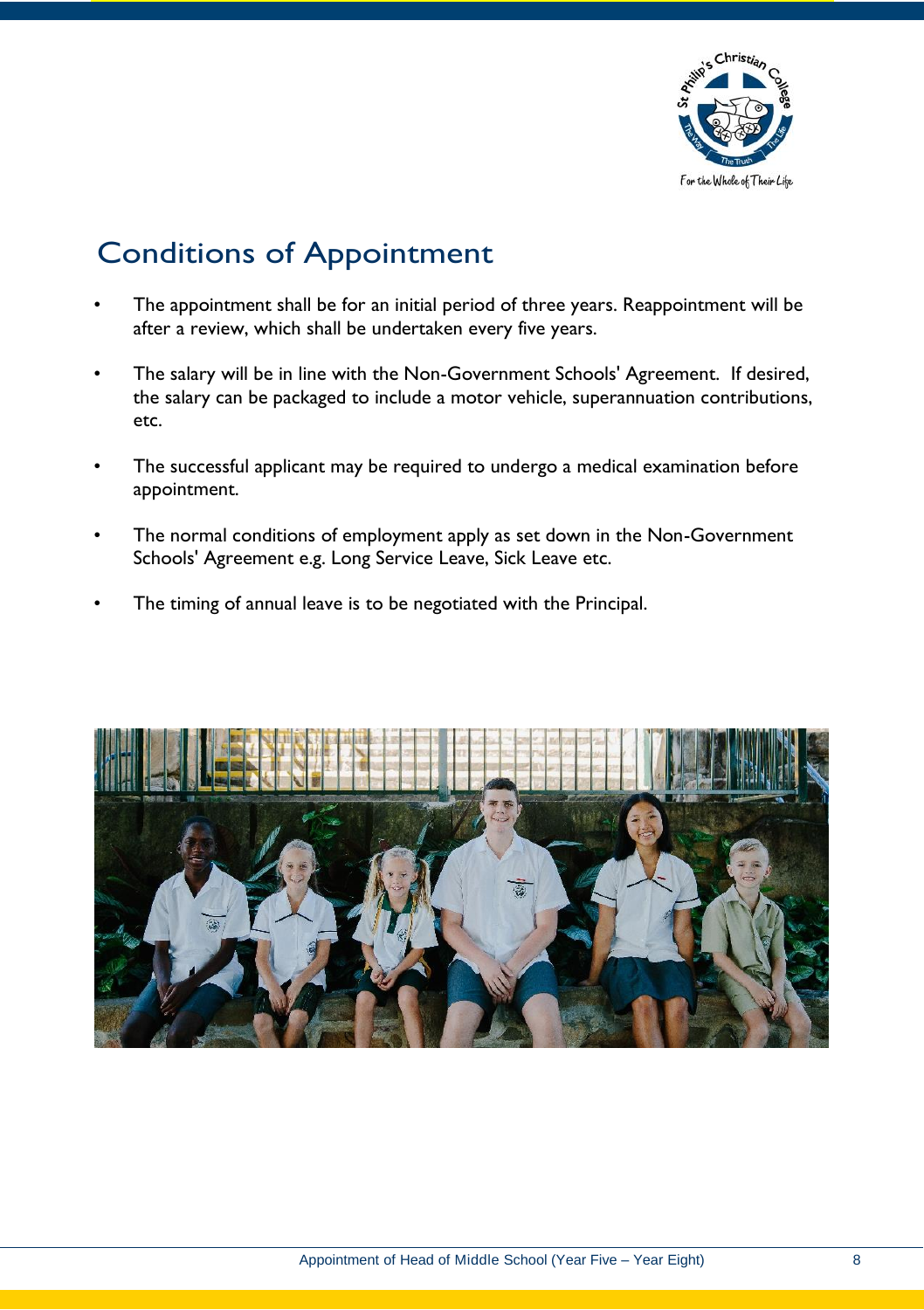

## Conditions of Appointment**–** *all criteria must be covered in application*

### **Criteria 1 Strength and Depth of Christian Commitment**

**Descriptor** A mature Christian person with a genuine faith experience, who endeavours to live a holy lifestyle. Leads his/her family toward Godliness. Has healthy devotional habits. Has a good Biblical knowledge. Is actively involved in a local evangelical Christian Church. Displays evidence of ministry development and experience, especially with children.

### **Criteria 2 Appropriate Qualifications and Relevant Experience**

**Descriptor** A person with good qualifications in Primary or Secondary Education and School Administration. Post graduate qualifications or other qualifications or areas of expertise that would enhance the position. Teaching experience and/or familiarity with NSW Curricula. Substantial experience within a Christian School. Administrative and Leadership experience. Other relevant experience e.g. ministry, curriculum development etc.

#### **Criteria 3 Administrative Competence**

**Descriptor** Has well developed organisational and administrative skills and the ability to manage resources. Is responsible to and supportive of the needs of teachers. Is aware of what is going on in the classrooms. Enables the sharing of duties and resources to occur in the most efficient manner. Has a flexible administrative style.

#### **Criteria 4 Social and Inter-personal Relationship Skills**

**Descriptor** Has the personal qualities of sensitivity, enthusiasm and confidence in educational settings. The ability to communicate effectively with students, teachers, parents and the community. The ability to support, encourage, build and maintain staff morale. Success in resolving conflict. The ability to consult, negotiate and liaise effectively with groups and bodies inside and outside of the College.

#### **Criteria 5 Educational Expertise**

**Descriptor** The ability to develop and monitor high educational standards. An in-depth knowledge of each Key Learning Area and the most effective pedagogical approach to each. Curriculum development experience and expertise. Ability to supervise and evaluate teaching programs and practice.

### **Criteria 6 Leadership Ability**

**Descriptor** A visible and pro-active leader with the capacity to initiate improvement. Has the presence and skill to be able to focus the attention of others on matters of greatest importance. Has the capacity to build a unique school culture characterised by a distinctively Christian approach and the pursuit of excellence.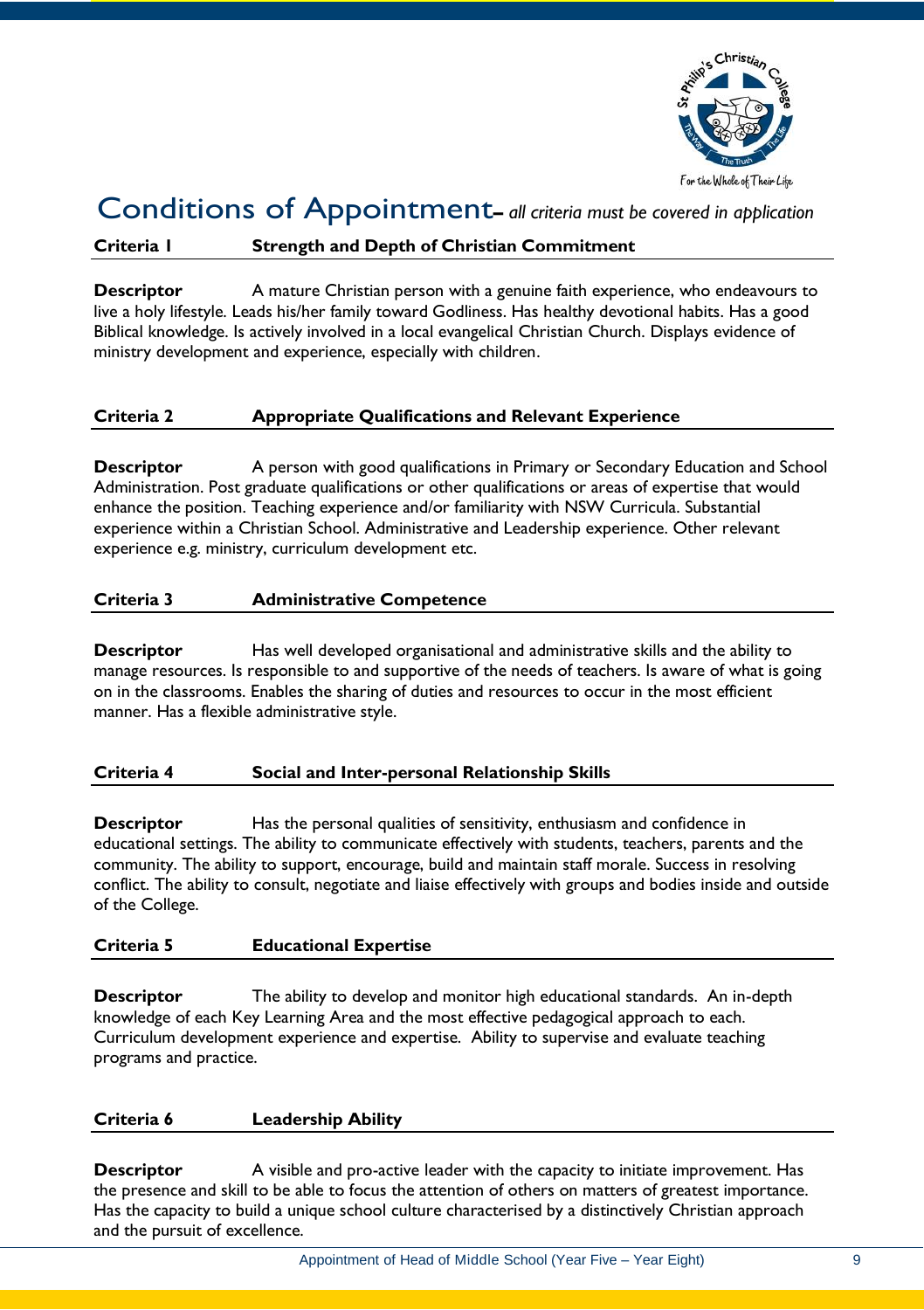

# **Applications**

Application for the position of Head of Middle School should read the Staff Code of Conduct (found on the College website) and if in agreement, submit an application that includes:

- Cover letter- addressing elements of the selection criteria on the previous page
- Application for Employment Teaching Form (found on the College website)
- Two written references:
	- Current Church Minister
	- Relevant Educational

Applications Close Monday 9am 23rd May, 2022

Applications should be addressed to the Acting Principal, Mr Cameron Johnston and emailed to gosford.principal@spcc.nsw.edu.au